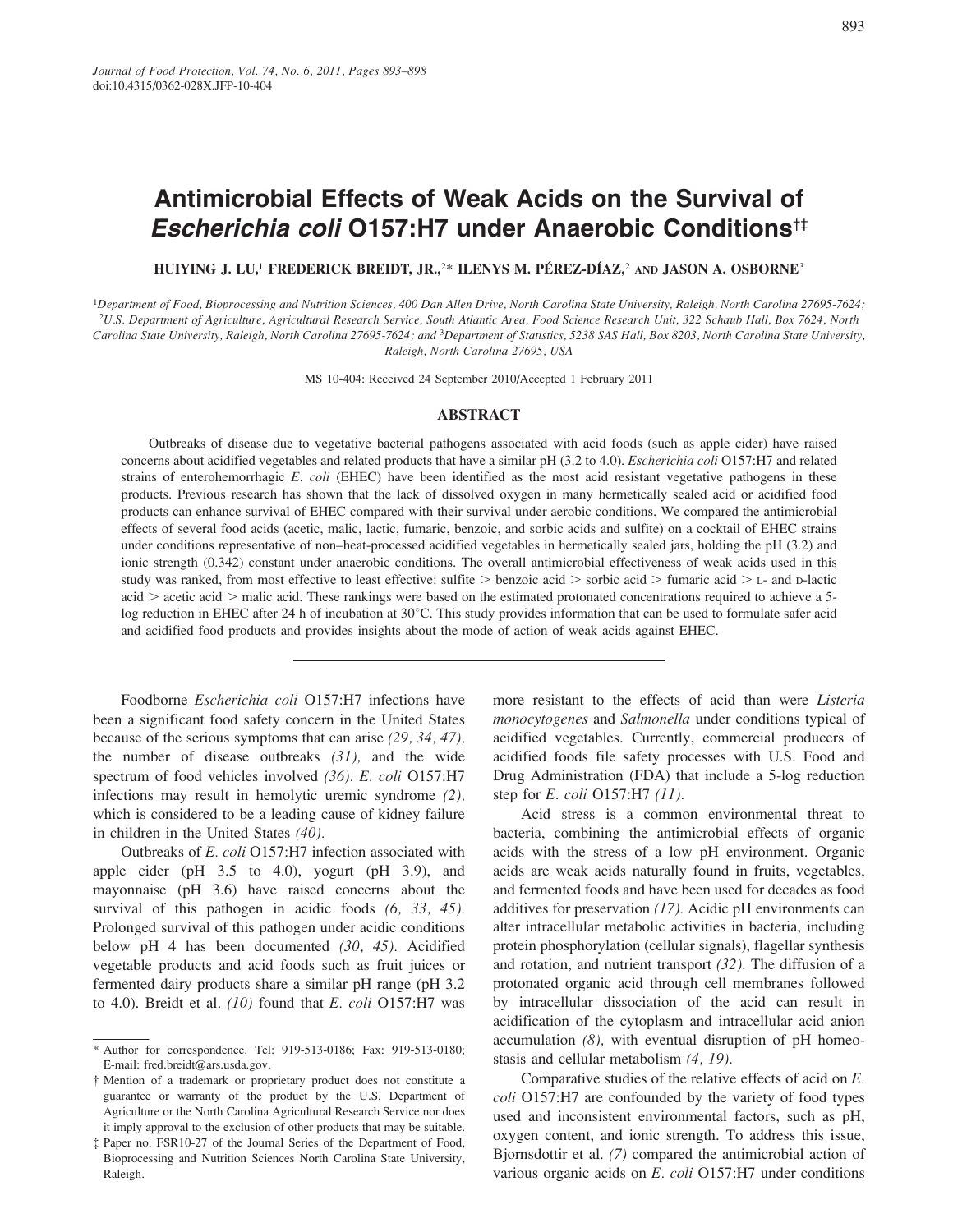of constant pH, ionic strength, and temperature. This research was conducted under aerobic conditions and combined the effects of acid stress and oxidative stress, which enhances acid effects  $(5, 26)$ . Many acidic foods such as acidified vegetables, juices, yogurt, and mayonnaisebased sauces are packaged in hermetically sealed containers, resulting in an anaerobic acid environment. Our objective was to study and compare the antimicrobial effect of various organic acids on E. coli O157:H7 under anaerobic conditions representative of acidified vegetable products.

We investigated a variety of acids classified as generally recognized as safe (GRAS) for their ability to kill E. coli O157:H7, including acetic, lactic, malic, and fumaric acids. We also evaluated benzoic and sorbic acids and sulfite, which may be present in acid and acidified foods. Acids were compared in buffered solutions at pH 3.2, typical of non-heat-processed acidified foods. Currently, a 5-log reduction process is achieved in non-heat processed acidified foods by a holding time of 6 days at  $10^{\circ}$ C or 48 h at  $25^{\circ}$ C (10). This holding time is defined only for products with acetic acid as the primary acidulent. Results from this study revealed that most GRAS acids are more effective for killing E. coli O157:H7 strains than acetic acid. These results may allow producers to reduce the holding times needed for a 5-log reduction of acid-resistant pathogens in acidified foods.

#### **MATERIALS AND METHODS**

Preparation of acid solutions. Various chemicals were used in the preparation of weak acid solutions: L-lactic acid, sodium Dlactate, acetic acid, L-malic acid, potassium sorbate, D-gluconic acid sodium salt, and disodium sulfite (Sigma-Aldrich Chemical, Co., St. Louis, MO), sodium fumarate (Alfa Aesar, Fair Lawn, NJ), and sodium benzoate (Fisher Scientific Co., Fair Lawn, NJ). Gluconic acid (20 mM) was used as a noninhibitory buffer in all acid solutions, as described by Breidt et al.  $(9)$ . The pH was adjusted to 3.2 with 3 N HCl using an AR25 Accumet pH meter (Fisher Scientific Co., Pittsburgh, PA). The concentrations of the weak acids in this study are given as protonated acid concentrations at pH 3.2, calculated using Matlab <sub>pH</sub>Tools software (Dr. Daniel Dougherty, Michigan State University, East Lansing). The ionic strength of acid solutions was adjusted to 0.342 by adding NaCl as determined using <sub>pH</sub>Tools.

Bacterial cultures and growth medium. Five E. coli O157:H7 strains were used in this study (Table 1). Stock cultures were stored at  $-80^{\circ}$ C in Luria-Bertani broth (LB; BD, Franklin Lakes, NJ) supplemented with  $1\%$  glucose (Sigma) and  $16\%$ glycerol (Sigma). Each strain was grown statically at 37°C in 10 ml of LB broth supplemented with  $1\%$  glucose overnight (17 h) to induce acid resistance  $(12, 18)$ . Independent cultures were prepared for each of the five strains. Cells were harvested by centrifugation and washed with sterile saline solution (0.85% NaCl). The five strains were then combined and resuspended in 20 mM gluconic acid solution (pH  $3.2$ ). The five-strain suspension (0.2 ml) was then immediately inoculated into 1.8 ml of each organic acid solution prepared as described above, adjusted to a final pH of 3.2 and an ionic strength of 0.342 using NaCl. The initial inoculum was approximately  $1 \times 10^8$  CFU/ml, as determined by serial dilution and spiral plating (model 4000, Spiral Biotech, Inc., Norwood, MA) of the inoculum on LB agar plates. Plates were

TABLE 1. Escherichia coli O157:H7 strains used in this study

| Study ID no. | Other ID no.      | Isolate source       |
|--------------|-------------------|----------------------|
| <b>B200</b>  | <b>ATCC 43888</b> | Human feces          |
| <b>B201</b>  | <b>SRCC 1675</b>  | Apple cider outbreak |
| <b>B202</b>  | <b>SRCC 1486</b>  | Salami outbreak      |
| <b>B203</b>  | <b>SRCC 206</b>   | Ground beef          |
| <b>B204</b>  | <b>SRCC 1941</b>  | Pork                 |

incubated at 37°C for 24 h, and colonies were counted with an automated plate reader (Q-count, Spiral Biotech).

Acid challenge, dissolved oxygen, and redox potential measurements. Before inoculation, all the acid solutions were incubated in the anaerobic chamber (COY, Grass Lake MI) for 16 h at  $23^{\circ}$ C to ensure there was no dissolved oxygen present. A portable dissolved oxygen meter (standardized by adding 220 mV; model Oxi330i, WTW, Weilheim, Germany) and a conductivity meter (Conductivity TDS, Lutron Electronic Enterprise Co., Ltd., Taipei, Taiwan) were used to measure the oxygen level and redox potential change, respectively, in 3 ml of acid solutions held in disposable tubes (10 by 75 mm; BD). For acid killing experiments, the E. coli  $O157:H7$  strain mixture  $(0.2 \text{ ml})$  was inoculated into each 1.8-ml organic acid solution and maintained at 30°C for 24 h in the anaerobic chamber. After the acid challenge, inoculated acid solutions were immediately neutralized by 1:10 dilution into 3-Nmorpholino-propanesulfonic acid buffer (Sigma) with 0.85% NaCl at pH 7.0. Samples were then diluted and plated as described above, and LB agar plates were incubated in an anaerobic jar (Gaspak 100 system, BD) at 37°C overnight.

Statistical methods. Linear or quadratic regression models for killing curves were formulated by inspection of plots generated using SigmaPlot software (version 10, Systat Software, Inc., Chicago, IL). The concentration needed for a 5-log reduction in E. coli O157:H7 populations was estimated as a nonlinear function of the regression coefficients for each of these models as appropriate. Approximate standard errors for the estimated concentrations were obtained using asymptotic theory for nonlinear regression models (39) and the NLIN procedure of the SAS statistical software package (SAS Institute, Inc., Cary, NC).

#### **RESULTS AND DISCUSSION**

Dissolved oxygen levels and redox potentials were determined for the solutions incubated in the anaerobic chamber (Fig. 1). There was no significant difference in the dissolved oxygen level among the control, fumaric, and sulfite solutions, although the redox potential for the sulfite solution was significantly higher than that of the gluconic acid control and fumaric acid solutions. After 16 h inside the chamber, the dissolved oxygen level reached approximately 0.15 mg/liter (near the limit of detection for the meter), and the redox potential reached the minimum values of  $-70.5$ and  $-150$  mV for sulfite and the other acid (gluconic acid control and fumaric acid) solutions, respectively. Both dissolved oxygen content and redox potential remained the same for up to 3 days (data not shown).

The log reduction in the  $E$ . *coli* O157:H7 populations was positively correlated with the protonated acid concentration for the organic acid treatments, with the exception of citric acid (Fig. 2). Citric acid was not included in Table 2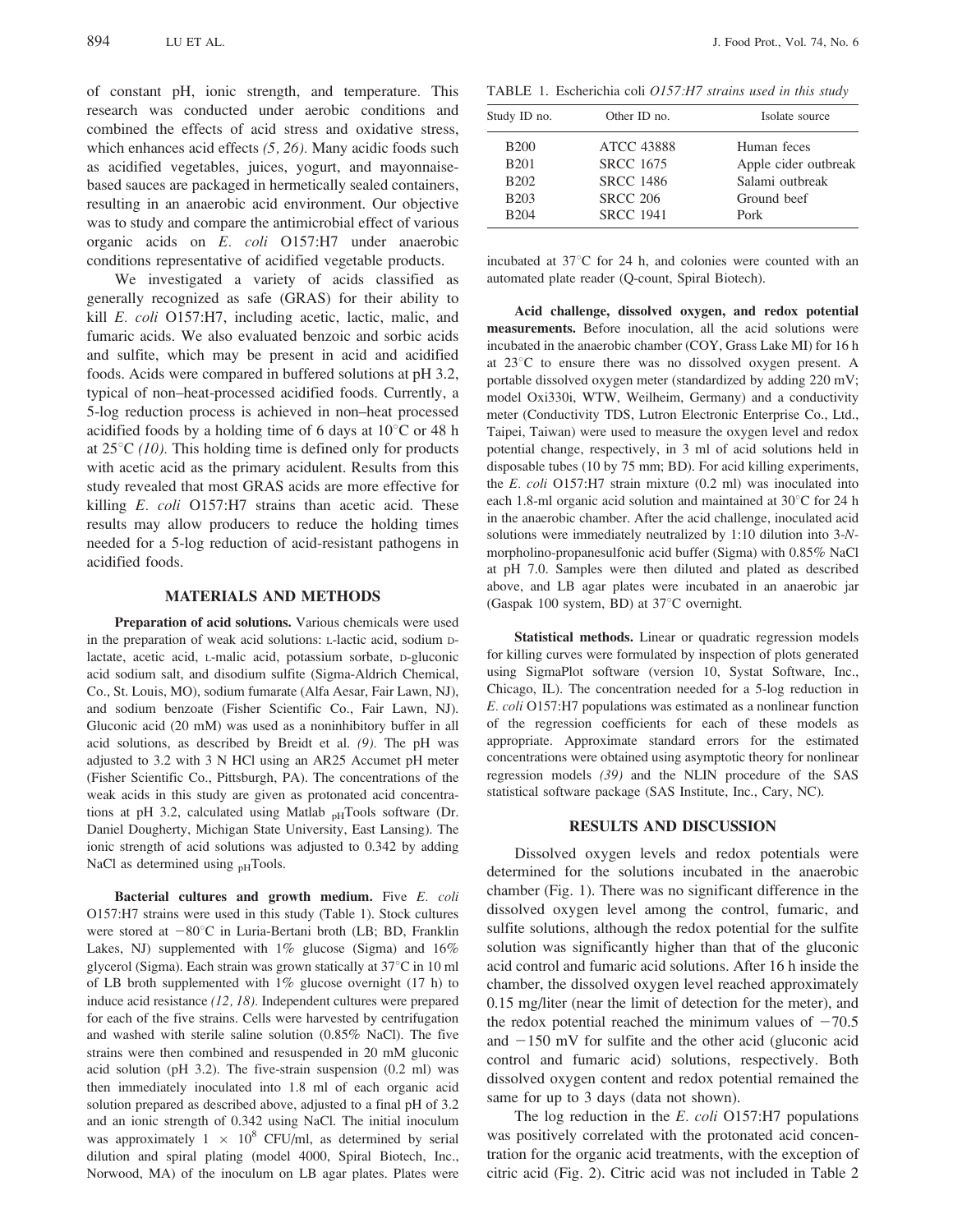

FIGURE 1. Curves for redox potential (Eh, mV) (left) and dissolved oxygen change (right) of 3 ml of acid solution during the first 16 h inside the anaerobic chamber. Solutions included control (containing no organic acid; solid lines), 40 mM fumaric acid (long dash lines), and 3 mM sulfite (short dash lines) solutions. The pH and ionic strength were consistently maintained at 3.2 and 0.342, respectively, for all the acid solutions. Fumaric acid represented other organic acid solutions, which are significantly different from sulfite solution, based on the results of a pilot experiment. Each data point represents the means of three replicates.

because with as citric acid concentrations increased up to 1 M there was no apparent trend of decreasing cell survival (data not shown). All the parameters for each mathematical model were significantly different from 0 ( $P \le 0.05$ ). The minimum protonated concentration (Table 2) of each acid required to achieve a 5-log reduction of E. coli O157:H7 was estimated by the mathematical models shown in Figure 2, with the corresponding total acid concentrations and standard errors. Although a 5-log reduction was not achieved with L-malic acid, higher malic acid concentrations were not used because the ionic strength would exceed 0.342. An ionic strength of 0.342 was used for our experiments because it is equivalent to  $2\%$  NaCl, which is typical of acidified vegetable products. With the exception of malic and citric acids, acetic acid was the least effective of the GRAS acids used in the study for achieving a 5-log reduction of E. coli O157:H7 (Fig. 3). These results indicate that supplementing or replacing acetic acid in acidified foods with other acids (such as fumaric acid) may accelerate acid killing of vegetative pathogens in acidified foods. Accelerated acid killing would be useful, allowing producers to reduce the holding times required for FDA-approved processes  $(10)$ . Further studies will be needed to determine the effects of combined acids.

Previous studies have been conducted on the effectiveness of GRAS organic acids for killing E. coli O157:H7. Hardin et al. (22) and Bjornsdottir et al. (7) found that lactic acid was more effective than acetic acid for killing E. coli O157:H7. The antimicrobial effect of fumaric acid on E. coli O157:H7 has been demonstrated in several studies (14, 16, 24). A correlation between protonated fumaric acid and the log reduction of E. coli O157:H7 was observed in apple cider treated for 4 h at  $25^{\circ}$ C (16). Synergistic effects of cinnamon and sorbate or benzoate in apple cider against  $E$ . *coli* O157:H7 also have been reported at 8 and  $25^{\circ}C$  (13). A 5-log reduction treatment for *E. coli* O157:H7 in unpasteurized apple cider was achieved by combining benzoic and fumaric acids  $(16)$  or dimethyl dicarbonate and sulfite  $(3)$ .

The antimicrobial effects of the two lactic acid isomers ( $D$ -lactic acid and  $L$ -lactic acid) on  $E$ . *coli* have differed in previous studies. Bjornsdottir et al. (7) and Leitch and Stewart (27) found that *L*-lactic acid was significantly more effective than p-lactic acid for killing  $E$ . coli  $O157:H7$ . These studies were conducted with acid solutions that were prepared in an aerobic environment. In our study under anaerobic conditions, there was no significant difference in bactericidal effect between the L and D isomers of lactic acid

TABLE 2. Estimated 5-log reduction concentrations of weak acids with corresponding Log P values<sup>a</sup>

| Acid     | Protonated acid concn, mM (SE) | Total acid concn, mM (SE) | Log $P^b$ |
|----------|--------------------------------|---------------------------|-----------|
| Malic    | 547.00 (128.00)                | 1158.22 (271.03)          | $-1.26$   |
| Acetic   | 377.00 (21.00)                 | 393.63 (21.93)            | $-0.017$  |
| D-Lactic | 140.00 (7.00)                  | 192.18 (9.61)             | $-0.062$  |
| L-Lactic | 124.00(3.00)                   | 170.21(4.12)              | $-0.62$   |
| Fumaric  | 24.11 (3.28)                   | 94.51 (12.86)             | 0.274     |
| Sorbic   | 6.59(0.54)                     | 6.89(0.56)                | 1.41      |
| Benzoic  | 6.47(0.38)                     | 7.57(0.44)                | 1.87      |
| Sulfite  | 1.27(0.12)                     | 54.34 (5.14)              |           |

<sup>a</sup> Total acid concentration is the protonated acid plus acid anion concentrations. Estimated concentration for malic acid would have exceeded the solubility of the acid under the conditions used.

 $b$  Log P (the logarithm of the partition coefficient) values were determined as described by Leo et al. (28) and Wolkowski et al. (46), with the exception of the values for fumaric acid and sorbic acid, which were determined by the methods of Hansch  $(21)$  and Stratford et al. (42), respectively.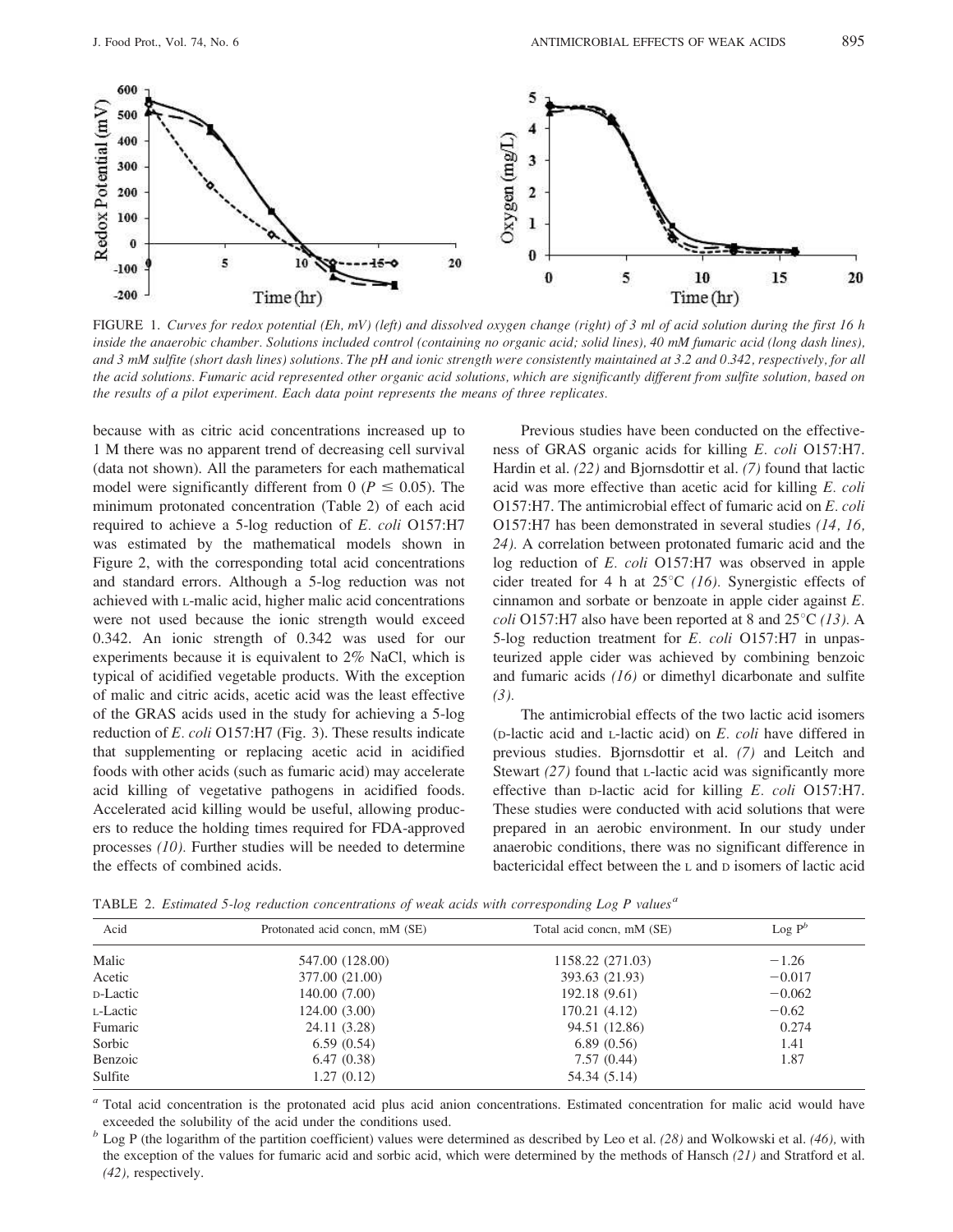FIGURE 2. Mathematical models for the effects of organic acids against Escherichia coli O157:H7. Log reductions in E. coli O157:H7 populations are shown after 24 h of treatment with acetic acid (A), L-malic acid  $(B)$ , *L*-lactic acid  $(C)$ , *D*-lactic acid  $(D)$ , sorbic acid  $(E)$ , benzoic acid  $(F)$ , fumaric acid  $(G)$ , and sulfite  $(H)$ . Experiments were conducted at  $30^{\circ}$ C under anaerobic conditions. All of the solutions were consistently maintained at pH 3.2, with an ionic strength of 0.342 (equivalent to 2% salt). Each data point represents the means of three independent replicates, and error bars denote one standard deviation. The solid lines refer to a detection limit of  $6.4$  log units; the dotted lines indicate a 5log reduction.



Protonated acid concentration (mM) Protonated Acid Concentration (mM)

 $(P = 0.2)$ . These results support the conclusions of Kreske et al.  $(26)$  that there is a synergistic effect of oxygen and lactic acid, leading to a differential response of  $E$ . coli to  $L$ and p-lactic acid.

The classic weak acid theory attributes the antimicrobial effects of organic acids to the undissociated form, which is assumed to freely diffuse across the cell membrane causing cytoplasm acidification (8). Therefore, the  $pK_a$  of the organic acid and the environmental pH determine the effectiveness of a weak acid. Our study was carried out anaerobically, eliminating the antimicrobial effects of dissolved oxygen. The amount of protonated acetic acid required to achieve a 5-log reduction was 370 mM higher than that of sorbic acid (Table 2), despite the similar  $pK_a$  of these two acids (approximately 4.75). Sorbic acid was previously identified as a more potent inhibitor of microbial growth than acetic acid  $(38, 42)$ . These observations suggest that the model of cytoplasmic acidification is not sufficient to explain the mode of action of weak acids. Although acidspecific effects are evident from previous studies, the LogP values, which are related to hydrophobicity and membrane permeability for organic acids  $(21, 28, 42, 46)$ , are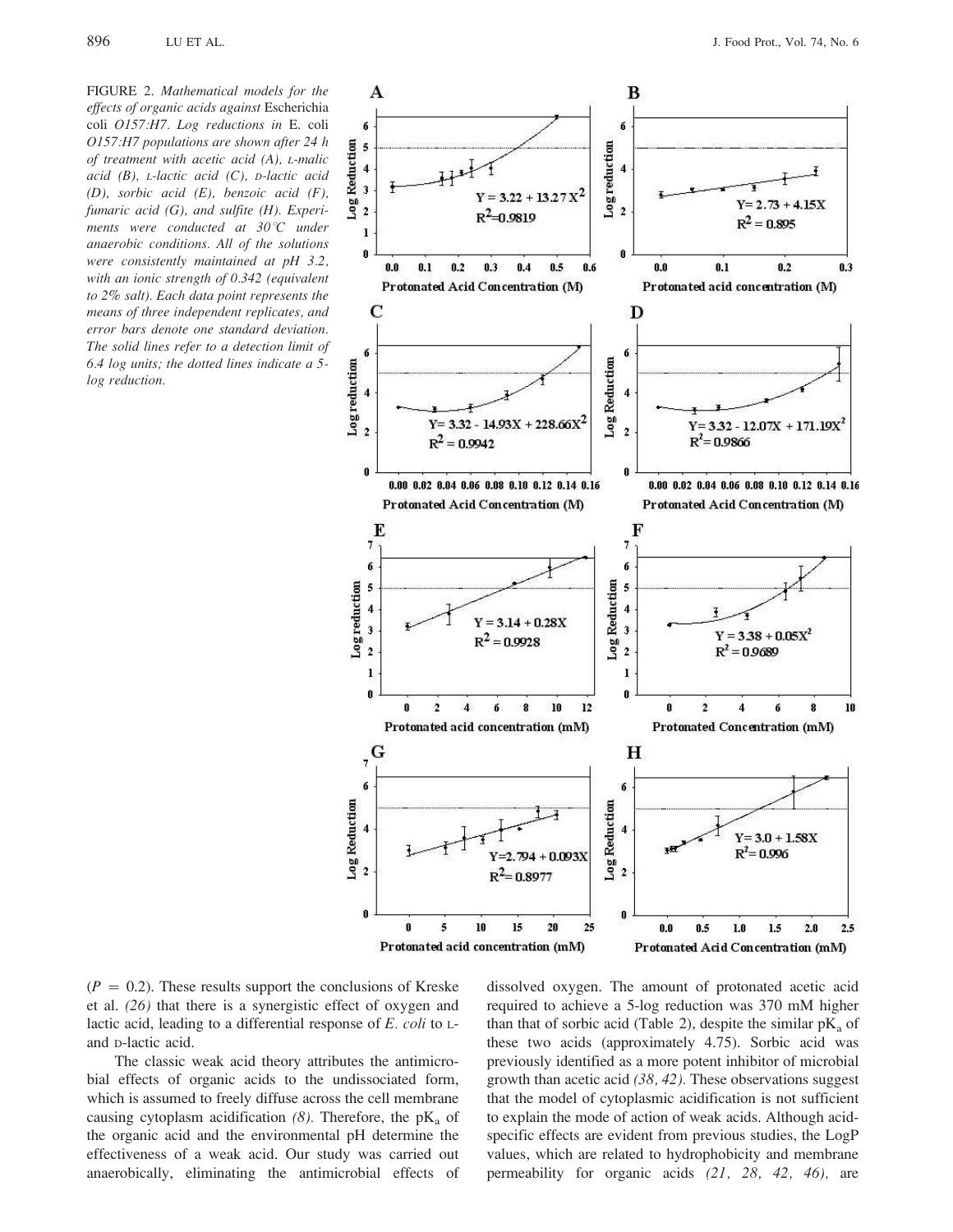



FIGURE 3. Minimum concentrations of organic acids needed to achieve a 5-log reduction in E. coli O157:H7 populations. The error bars indicate the corresponding standard errors from the SAS program based on the mathematical model of each organic acid. M, malic acid; A, acetic acid; D-L, D-lactic acid; L-L, L-lactic acid; F, fumaric acid; S, sorbic acid; B, benzoic acid; Su, sulfite.

negatively correlated with lethal effects for the acids shown in Table 2 ( $r = -0.73$ ). Additional research will be needed to determine the significance of the relationship between molecular characteristics such as LogP and the killing kinetics for various organic acids.

To fully understand the antimicrobial performance of various weak acids, factors in addition to membrane permeability and cytoplasm acidification should be taken into consideration. A weak acid may have multiple targets in the cell, including the integrity of the cell membrane (outer and inner for gram-negative bacteria), biosynthesis of proteins and nucleic acids, and activity of critical enzymes and osmotic homeostasis  $(4, 8, 19, 43)$ . Gram-negative bacteria are typically less susceptible to weak acids because of their outer membrane, which serves as a barrier  $(37)$ . The ability of lactic acid to permeabilize the outer membrane of *E. coli* O157:H7 (1) may explain the greater effectiveness of lactic acid compared with acetic acid. Intracellular accumulation of acid anions has been implicated as a cause of stress in bacteria  $(37, 43)$ . Sulfite-mediated breakage of disulfide bonds can result in conformation changes in enzymes and metabolic disorder (35). Sulfhydryl enzymes are very sensitive to sorbate  $(41)$ . Benzoate was suggested to attenuate anaerobic glycolysis, resulting in ATP depletion  $(15, 25, 44)$ . Intracellular effects of fumarate remain unknown. However, considering the role of fumarate as a critical metabolite in the tricarboxylic acid cycle and as an electron acceptor during anaerobic respiration in  $E$ . coli (20, 23), intracellular fumarate accumulation may alter cell metabolism. The capacity of cells to metabolize, detoxify, or export a specific chemical also may affect the resistance of cells to fumarate. Future work will include investigation of specific acid effects leading to the differences (two orders of magnitude) observed in the concentration of protonated acid needed for a 5-log reduction in E. coli O157:H7 populations under the conditions of this study.

# **ACKNOWLEDGMENTS**

We gratefully acknowledge Dr. Roger F. McFeeters for helpful discussions, Ms. Jane Caldwell and Mr. Seth Fornea for laboratory technical support and help with biochemical analyses, and Mrs. Sandra Parker for excellent secretarial assistance.

## **REFERENCES**

- 1. Alakomi, H. L., E. Skytta, M. Saarela, T. Mattila-Sandholm, K. Latva-Kala, and I. M. Helander. 2000. Lactic acid permeabilizes gram-negative bacteria by disrupting the outer membrane. Appl. Environ. Microbiol. 66:2001-2005.
- 2. Banatyala, N., P. M. Griffin, K. D. Greene, T. J. Barrett, W. F. Bibb. and J. H. Green. 2001. The United States national prospective hemolytic uremic syndrome study: microbiologic, serologic, clinical, and epidemiologic findings. J. Infect. Dis. 183:1063-1070.
- Basaran-Akgul, N., J. J. Churey, P. Basaran, and R. W. Worobo.  $3.$ 2009. Inactivation of different strains of Escherichia coli O157:H7 in various apple ciders treated with dimethyl dicarbonate (DMDC) and sulfur dioxide (SO<sub>2</sub>) as an alternative method. Food Microbiol. 26:8-15
- 4. Beales, N. 2004. Adaptation of microorganisms to cold temperatures, weak acid preservatives, low pH, and osmotic stress: a review. Compr. Rev. Food Sci. Food Saf. 2004:1-20.
- Bearson, B. L., I. S. Lee, and T. A. Casey. 2009. Escherichia coli O157:H7 glutamate- and arginine-dependent acid-resistance systems protect against oxidative stress during extreme acid challenge. Microbiology 155:805-812.
- 6. Besser, R. E., S. M. Lett, J. T. Weber, M. P. Doyle, T. J. Barrett, J. G. Wells, and P. M. Griffin. 1993. An outbreak of diarrhea and hemolytic uremic syndrome from Escherichia coli O157:H7 in freshpressed apple cider. JAMA (J. Am. Med. Assoc.) 269:2217-2220.
- 7. Bjornsdottir, K., F. Breidt, Jr., and R. F. McFeeters. 2006. Protective effect of organic acids on survival of Escherichia coli O157:H7 in acidic environments. Appl. Environ. Microbiol. 72:660-664.
- 8. Booth, I. R., and R. G. Kroll. 1989. The preservation of foods by low pH, p. 119-160. In G. W. Gould (ed.), Mechanisms of action of food preservation procedures. Elsevier Applied Science Publishers, London.
- 9. Breidt, F., Jr., J. S. Hayes, and R. F. McFeeters. 2004. Independent effects of acetic acid and pH on survival of Escherichia coli in simulated acidified pickle products. J. Food Prot. 67:12-18.
- 10. Breidt, F., Jr., J. S. Hayes, and R. F. McFeeters. 2007. Determination of 5-log reduction times for food pathogens in acidified cucumbers during storage at 10 and 25°C. J. Food Prot. 70:2638-2641.
- 11. Breidt, F., K. P. Sandeep, and F. Arritt. 2010. Use of linear models for thermal processing of acidified foods. Food Prot. Trends 30:268- $272$
- 12. Buchanan, R. L., and S. G. Edelson. 1996. Culturing enterohemorrhagic Escherichia coli in the presence and absence of glucose as a simple means of evaluating the acid tolerance of stationary-phase cells. Appl. Environ. Microbiol. 62:4009-4013.
- 13. Ceylan, E., D. Y. C. Fung, and J. R. Sabah. 2004. Antimicrobial activity and synergistic effect of cinnamon with sodium benzoate or potassium sorbate in controlling Escherichia coli O157:H7 in apple juice. J. Food Sci. 69:FMS102.
- 14. Chikthimmah, N., L. F. Laborde, and R. B. Beelman. 2003. Critical factors affecting the destruction of *Escherichia coli* O157:H7 in apple cider treated with fumaric acid and sodium benzoate. J. Food Sci. 68: 1438-1442.
- 15. Chipley, J. R. 2005. Sodium benzoate and benzoic acid, p. 11–48. In P. M. Davidson, J. N. Sofos, and A. L. Branen (ed.), Antimicrobials in foods. CRC Press, Boca Raton, FL.
- 16. Comes, J. E., and R. B. Beelman. 2002. Addition of fumaric acid and sodium benzoate as an alternative method to achieve a 5-log reduction of Escherichia coli O157:H7 populations in apple cider. J. Food Prot. 65:476-483.
- 17. Davidson, P. 2002. Control of microorganisms with chemicals, p. 165-190. In V. Juneja and J. Sofos (ed.), Control of foodborne microorganisms. Marcel Dekker, Inc., New York.